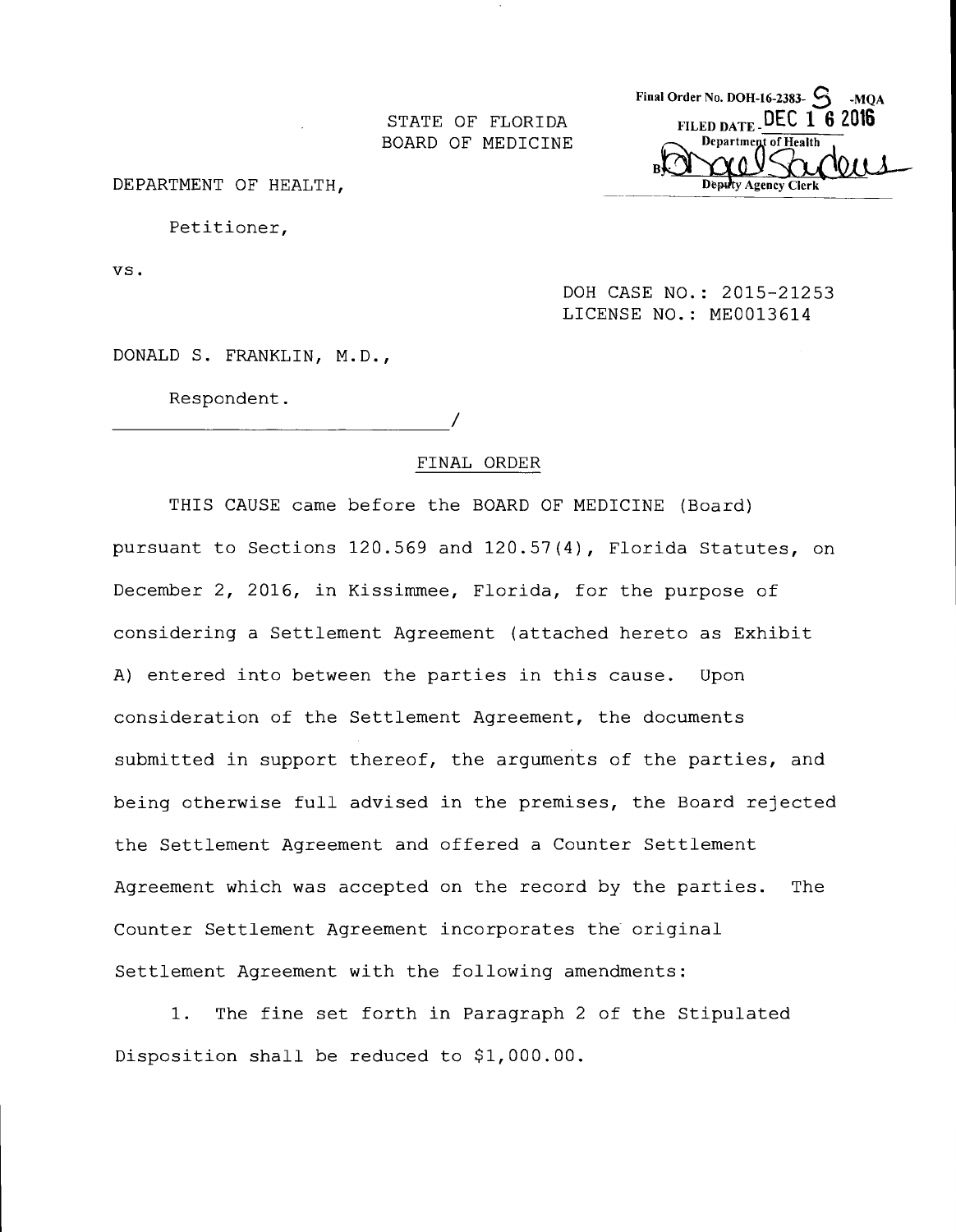2. The costs set forth in Paragraph 3 of the Stipulated Disposition shall be set at \$1,959.04.

IT IS HEREBY ORDERED AND ADJUDGED that the Settlement Agreement as submitted be and is hereby approved and adopted in toto and incorporated by reference with the amendments set forth above. Accordingly, the parties shall adhere to and abide by all the terms and conditions of the Settlement Agreement as amended.

This Final Order shall take effect upon being filed with the Clerk of the Department of Health.

DONE AND ORDERED this  $15^{++}$  day of  $\bigotimes$  elember, 2016.

BOARD OF MEDICINE

lia King Claudia Kemp, J.D. Executive Director

For Sarvam TerKonda, M.D., Chair

#### CERTIFICATE OF SERVICE

I HEREBY CERTIFY that a true and correct copy of the foregoing Final Order has been provided by U.S. Mail to DONALD S. FRANKLIN, M.D., 5905 Grand Loneoak Lane, Lithia, Florida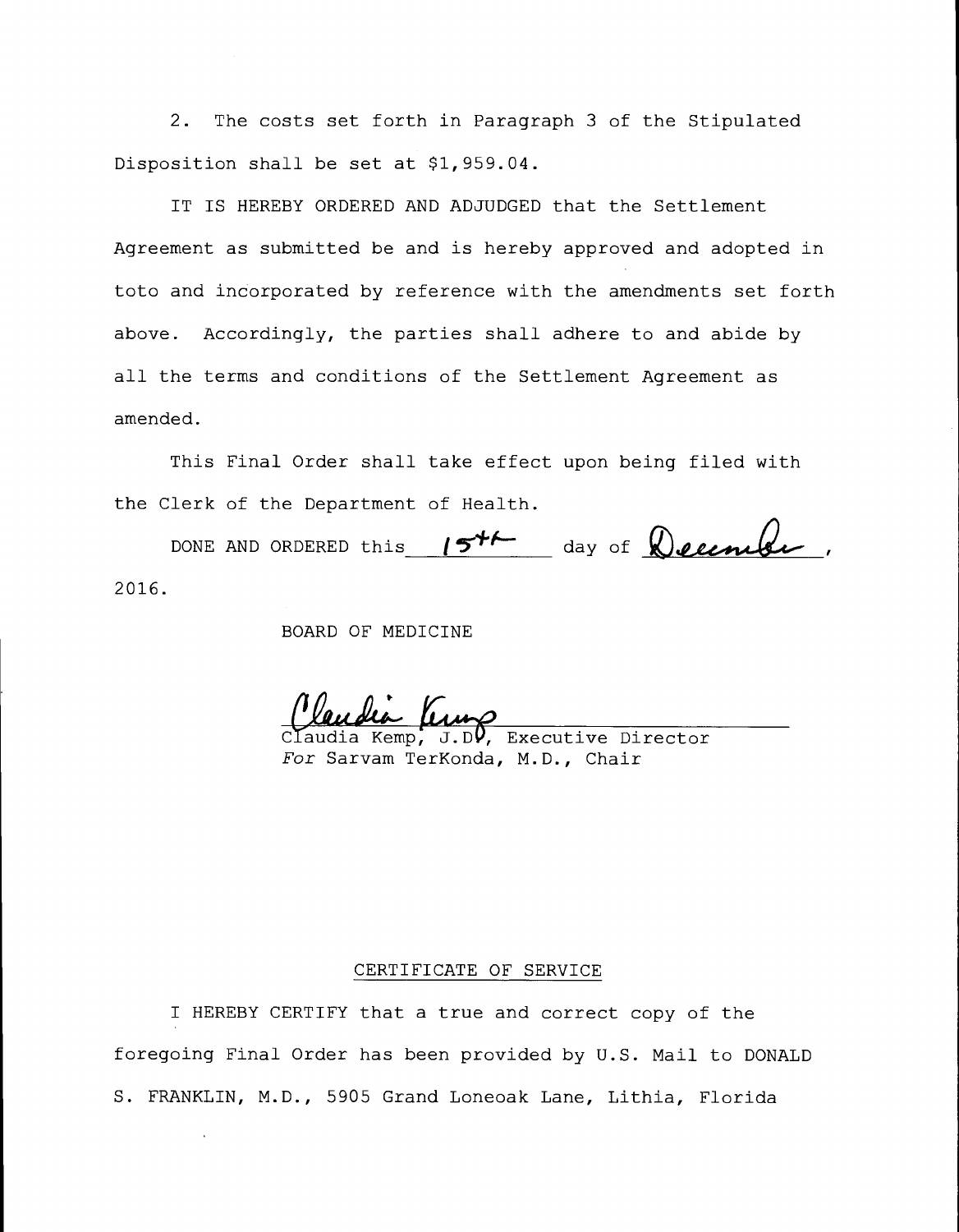33547-4874; to Bruce D. Lamb, Esquire, 401 East Jackson Street, Suite 2500, Tampa, Florida 33602; by email to Allison Dudley, Assistant General Counsel, Department of Health, at Allison.Dudley@flhealth.gov; and by email to Edward A. Tellechea, Chief Assistant Attorney General, at  $Ed. Tellec headmyfloridalegal.com this$   $\bigcup_{\text{day of}}$ , 2016.

Sarders

**Deputy Agency Clerk**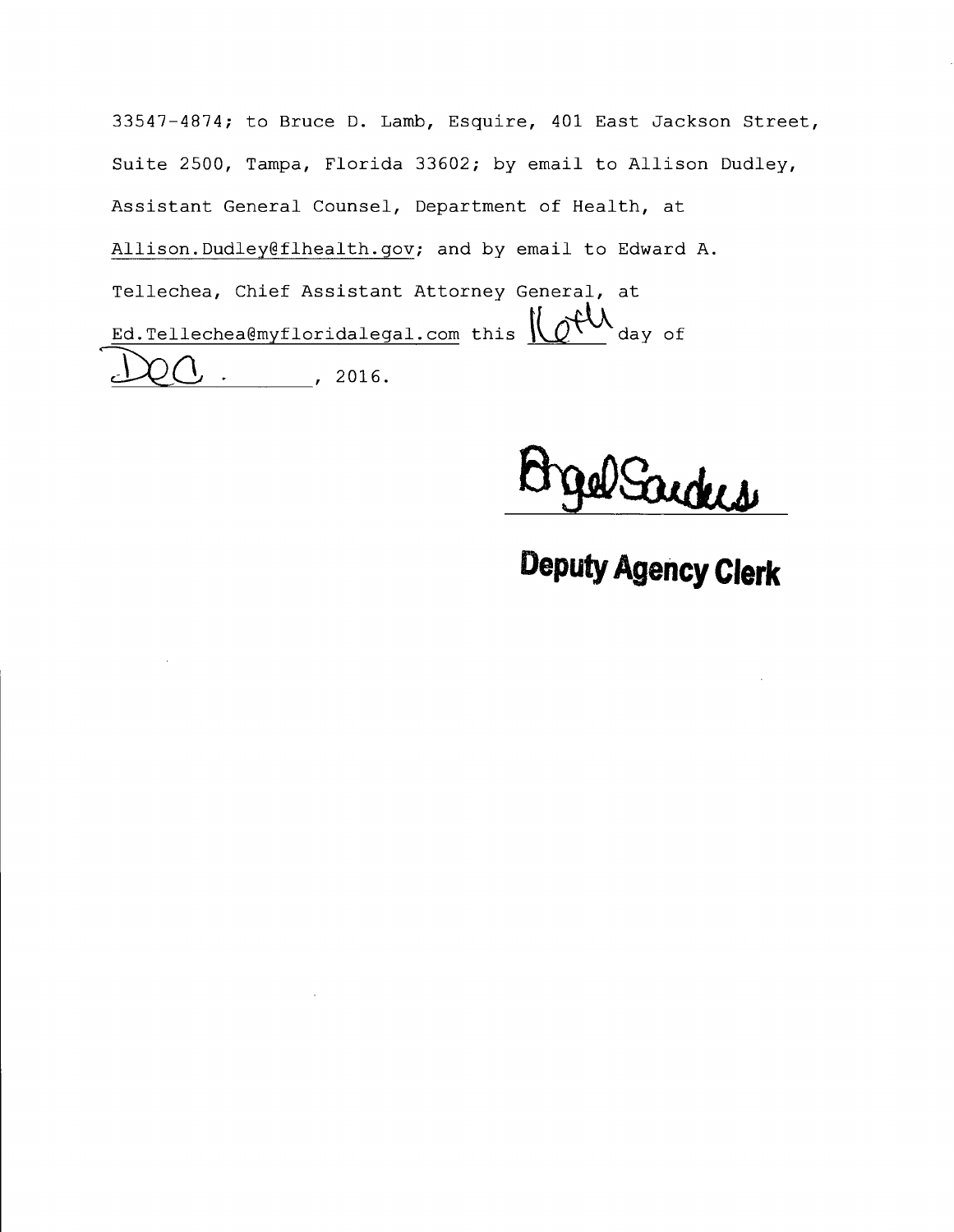### **STATE OF FLORIDA DEPARTMENT OF HEALTH**

#### **DEPARTMENT OF HEALTH,**

#### **Petitioner,**

### **v. DOH Case No. 2015-21253**

#### **DONALD S. FRANKLIN, M.D.,**

### **Respondent.**

#### **SETTLEMENT AGREEMENT**

Donald S. Franklin, M.D., referred to as the "Respondent," and the Department of Health, referred to as "Department," stipulate and agree to the following Agreement and to the entry of a Final Order of the Board of Medicine, referred to as "Board," incorporating the Stipulated Facts and Stipulated Disposition in this matter.

Petitioner is the state agency charged with regulating the practice of medicine pursuant to Section 20.43, Florida Statutes, and Chapter 456, Florida Statutes, and Chapter 458, Florida Statutes.

### **STIPULATED FACTS**

1. At all times material hereto, Respondent was a licensed physician in the State of Florida having been issued license number ME 13614.

2. The Department charged Respondent with an Administrative Complaint that was filed and properly served upon Respondent alleging violations of Chapter 458, Florida Statutes, and the rules adopted pursuant thereto. A true and correct copy of the Administrative Complaint is attached hereto as Exhibit A.

 $\mathbf{1}$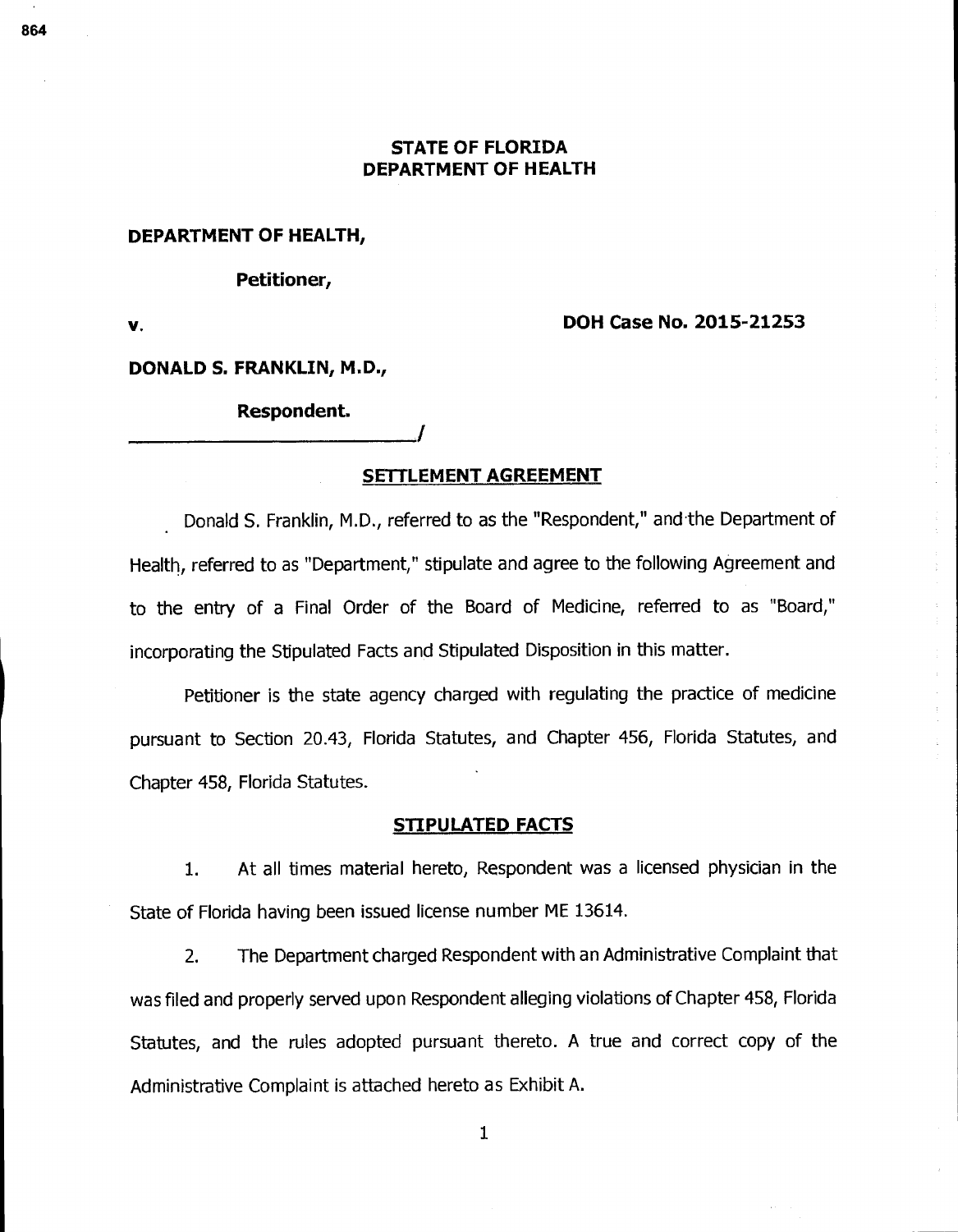3. For purposes of these proceedings, Respondent neither admits nor denies the allegations of fact contained in the Administrative Complaint.

#### **STIPULATED CONCLUSIONS OF LAW**

1. Respondent admits that, in his capacity as a licensed physician, he is subject to the provisions of Chapters 456 and 458, Florida Statutes, and the jurisdiction of the Department and the Board.

2. Respondent admits that the facts alleged in the Administrative Complaint, if proven, would constitute violations of Chapter 458, Florida Statutes.

3. Respondent agrees that the Stipulated Disposition in this case is fair, appropriate and acceptable to Respondent.

#### **STIPULATED DISPOSITION**

**1. Letter Of Concern -** The Board shall issue a Letter of Concern against Respondent's license.

**2. Fine -** The Board shall impose an administrative fine of **eight thousand dollars and zero cents (\$8,000.00)** against Respondent's license which Respondent shall pay to: Payments, Department of Health, Compliance Management Unit, Bin C-76, P.O. Box 6320, Tallahassee, FL 32314-6320, within thirty (30) days from the date of filing of the Final Order accepting this Agreement ("Final Order'). **All fines shall be paid by cashier's check or money order.** Any change in the terms of payment of any fine imposed by the Board **must be approved in advance by the Probation Committee of the Board.** 

 $\overline{2}$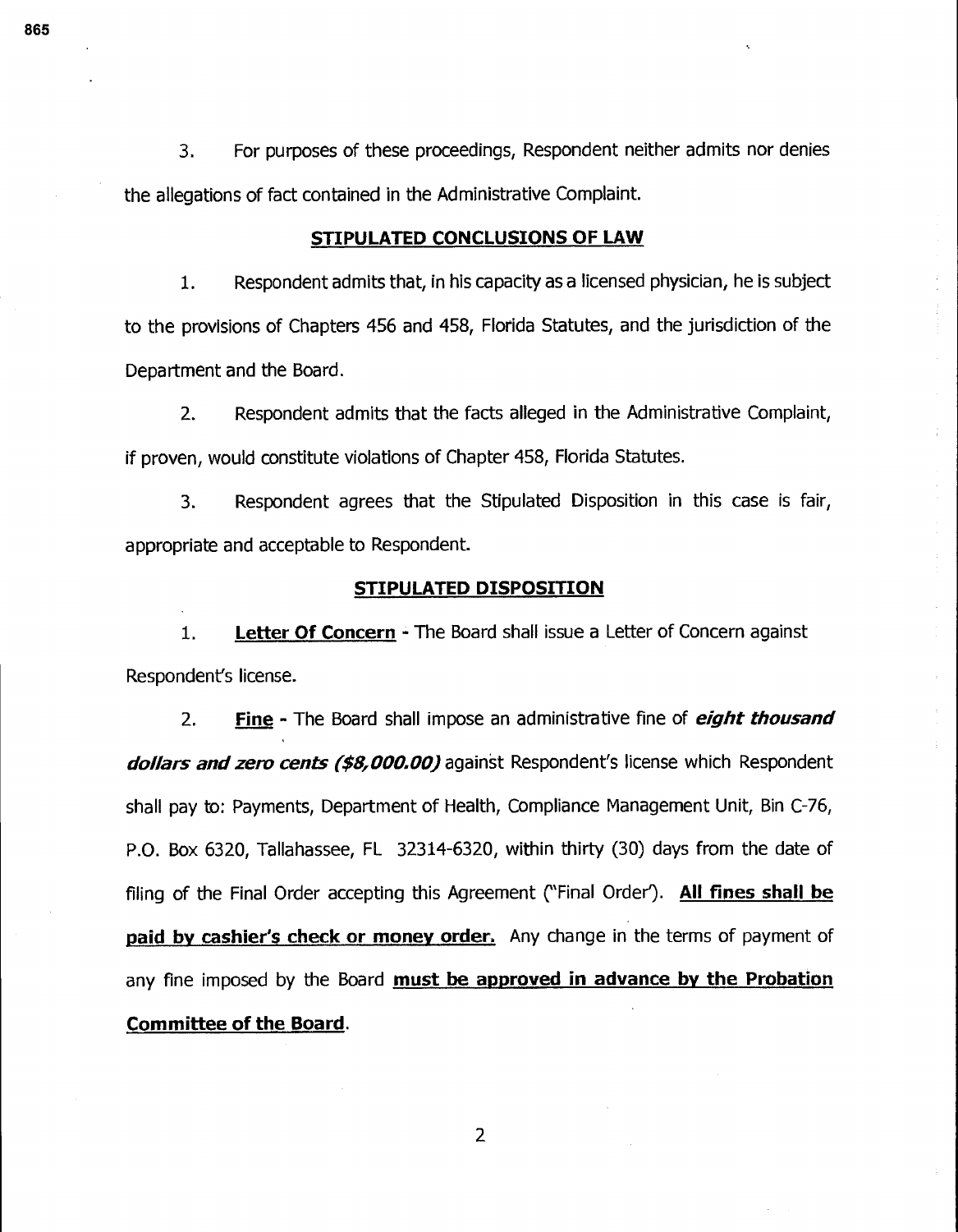**RESPONDENT ACKNOWLEDGES THAT THE TIMELY PAYMENT OF THE FINE IS HIS/HER LEGAL OBLIGATION AND RESPONSIBILITY AND RESPONDENT AGREES TO CEASE PRACTICING IF THE FINE IS NOT PAID AS AGREED IN THIS SETTLEMENT AGREEMENT. SPECIFICALLY, IF RESPONDENT HAS NOT RECEIVED WRITTEN CONFIRMATION WITHIN 45 DAYS OF THE DATE OF FILING OF THE FINAL ORDER THAT THE FULL AMOUNT OF THE FINE HAS BEEN RECEIVED BY THE BOARD OFFICE, RESPONDENT AGREES TO CEASE PRACTICE UNTIL RESPONDENT RECEIVES SUCH WRITTEN CONFIRMATION FROM THE BOARD.** 

 $\hat{\mathbf{r}}$ 

3. **Reimbursement of Costs-** Pursuant to Section 456.072, Florida Statutes, Respondent agrees to pay the Department for the Department's costs incurred in the investigation and prosecution of this case (`Department costs"). Any costs that Respondent incurs to comply with the Final Order, including but not limited to, the costs associated with quality assurance reviews and/or the probationary supervision of Respondent's practice, are the separate and sole responsibility of Respondent. Respondent agrees that the amount of Department costs to be paid in this case is **one thousand four hundred fifty-seven dollars and fifty-seven cents (\$1,457.57), but shall not exceed three thousand four hundred fifty-seven dollars and fifty**seven cents (\$3,457.57). Respondent will pay such Department costs to: Payments, Department of Health, Compliance Management Unit, Bin C-76, P.O. Box 6320, Tallahassee, FL 32314-6320, within thirty (30) days from the date of filing of the Final Order. All **costs shall be paid by cashier's check or money order,** Any change in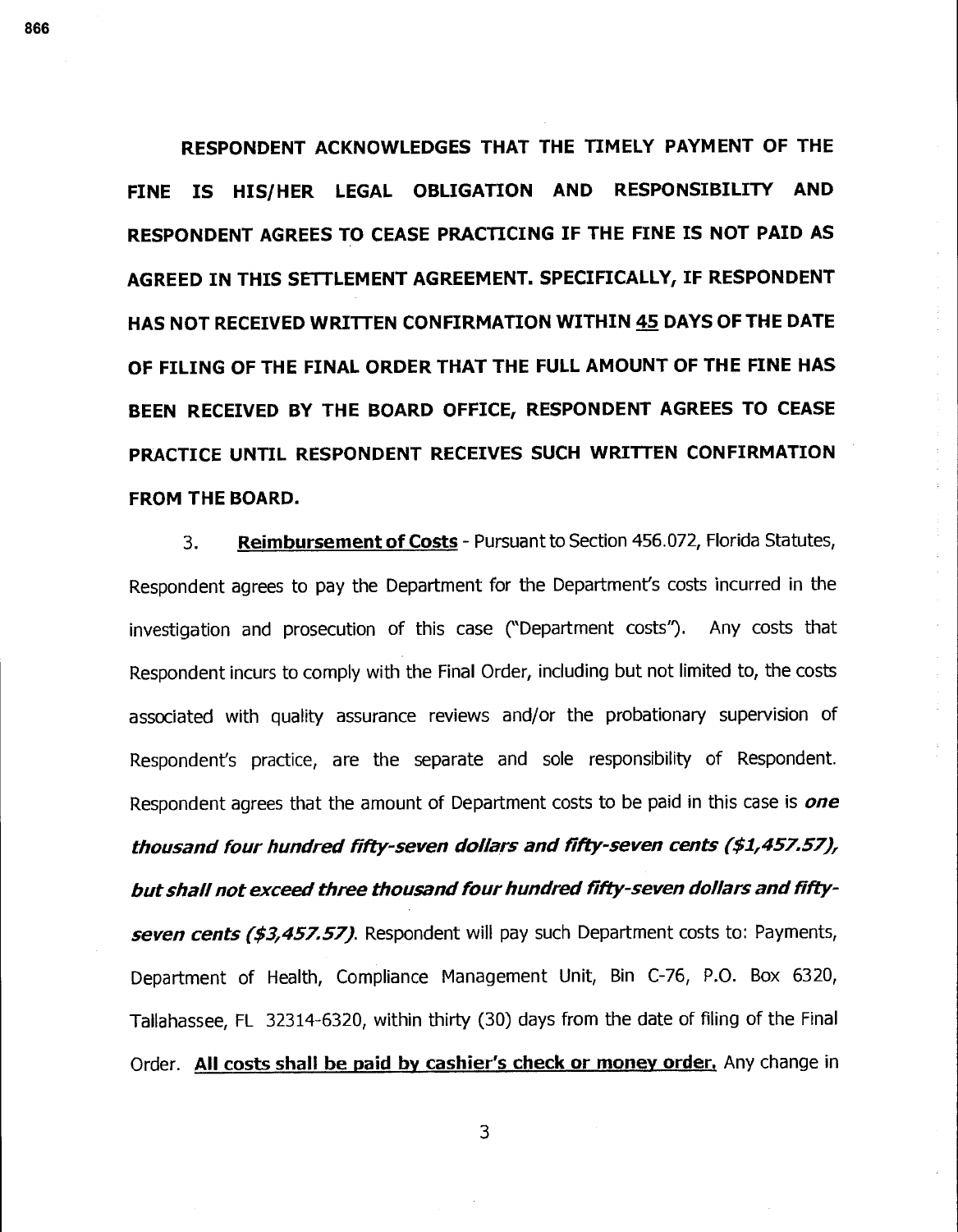the terms of payment of costs imposed by the Board **must be approved in advance by the Probation Committee of the Board.** 

**RESPONDENT ACKNOWLEDGES THAT THE TIMELY PAYMENT OF THE COSTS IS HIS/HER LEGAL OBLIGATION AND RESPONSIBILITY AND RESPONDENT AGREES TO CEASE PRACTICING IF THE COSTS ARE NOT PAID AS AGREED IN THIS SETTLEMENT AGREEMENT. SPECIFICALLY, IF RESPONDENT HAS NOT RECEIVED WRITTEN CONFIRMATION WITHIN 45 DAYS OF THE DATE OF FILING OF THE FINAL ORDER THAT THE FULL AMOUNT OF THE COSTS NOTED ABOVE HAS BEEN RECEIVED BY THE BOARD OFFICE, RESPONDENT AGREES TO CEASE PRACTICE UNTIL RESPONDENT RECEIVES SUCH WRITTEN CONFIRMATION FROM THE BOARD.** 

**4. Continuing Medical Education — Drug Course —** Respondent shall document completion of a Board-approved drug prescribing course within one (1) year from the date the Final Order is filed.

**5. Continuing Medical Education – Records Course** – Respondent shall document completion of a Board-approved medical records course within one (1) year from the date the Final Order is filed.

**6. Continuing Medical Education — "Risk Management" —** Respondent shall complete this requirement and document such completion within one (1) year from the date the Final Order is filed. **Respondent shall satisfy this requirement in one of the two following ways:**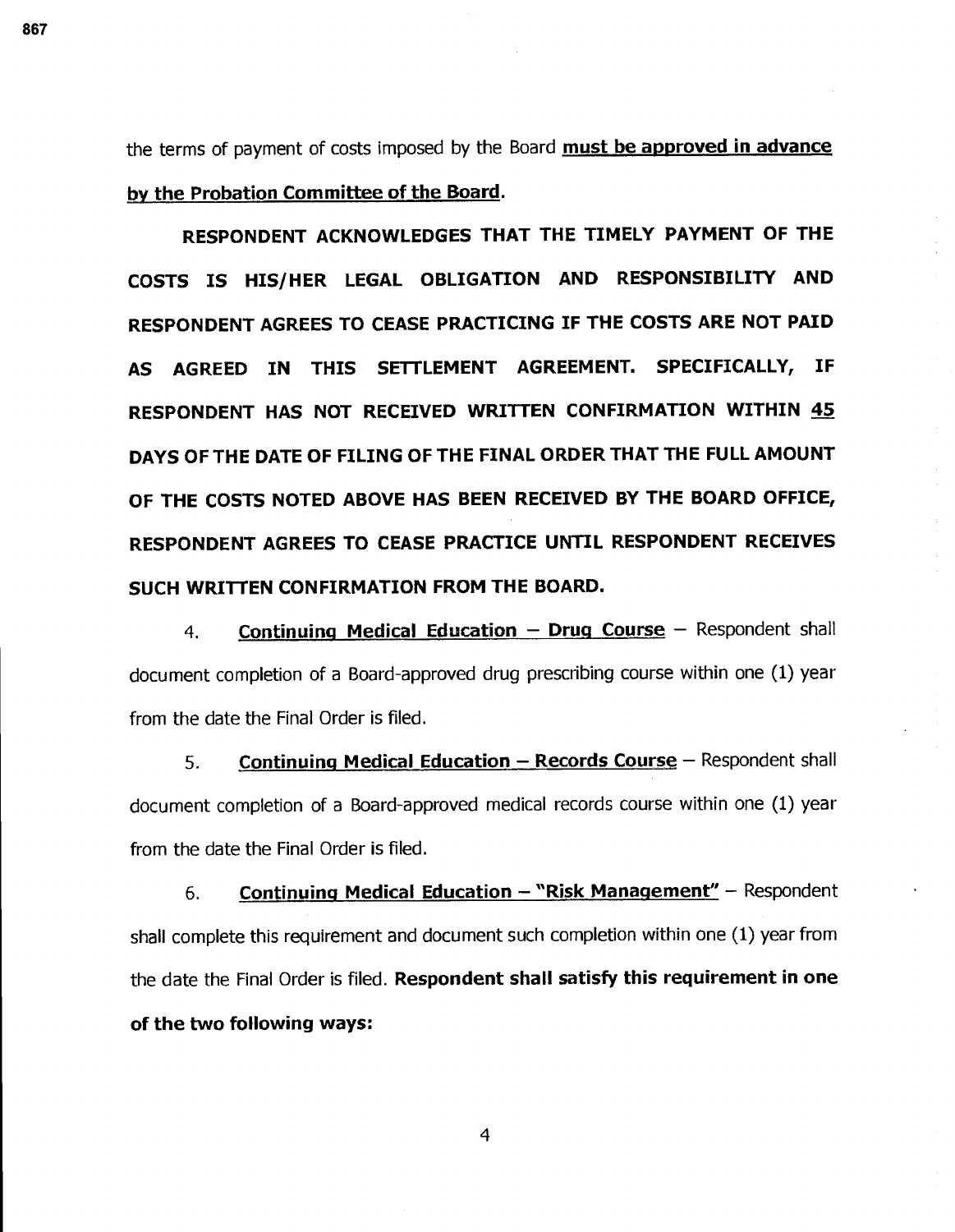(a) Respondent shall complete five (5) hours of CME in "Risk Management" after first obtaining written advance approval from the Board's Probation Committee of such proposed course, and shall submit documentation of such completion, in the form of certified copies of the receipts, vouchers, certificates, or other official proof of completion, to the Board's Probation Committee; or

(b) Respondent shall complete (5) five hours of CME in risk management by attending one full day or eight (8) hours, whichever is more, of disciplinary hearings at a regular meeting of the Board of Medicine. In order to receive such credit, Respondent must sign in with the Executive Director of the Board before the meeting day begins, Respondent must remain in continuous attendance during the full day or eight (8) hours of disciplinary hearings, whichever is more, and Respondent must sign out with the Executive Director of the Board at the end of the meeting day or at such other earlier time as affirmatively authorized by the Board. Respondent may not receive CME credit in risk management for attending the disciplinary hearings portion of a Board meeting unless the Respondent is attending the disciplinary hearings portion for the **sole** purpose of obtaining the CME credit in risk management. In other words, Respondent may not receive such credit if appearing at the Board meeting for any other purpose, such as pending action against Respondent's medical license.

7. **Laws And Rules Course -** Respondent shall document completion of a Board-approved laws and rules course within one (1) year from the date the Final Order is filed.

5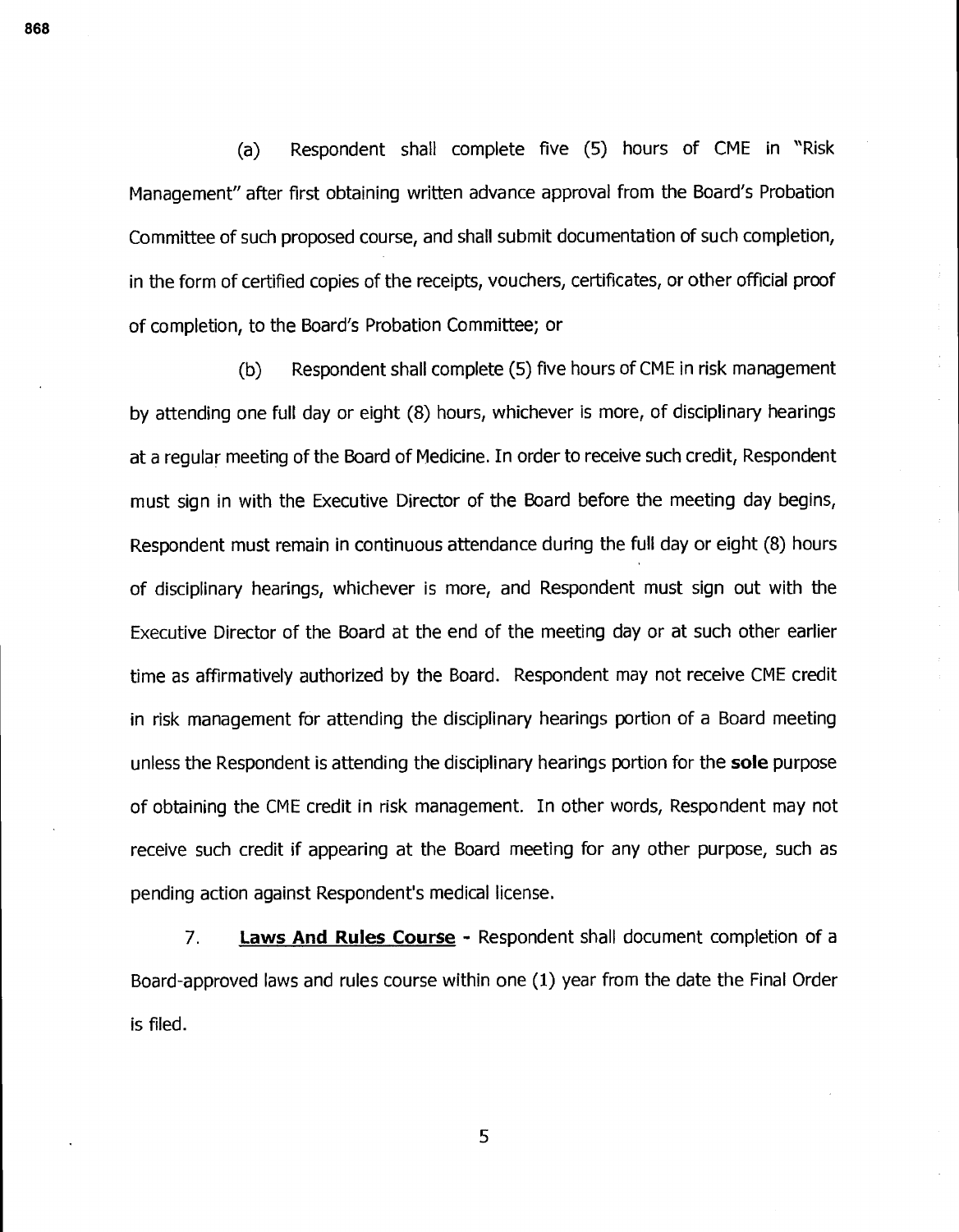#### **STANDARD PROVISIONS**

**1. Appearance-** Respondent is required to appear before the Board at the meeting of the Board where this Agreement is considered.

**2. No Force or Effect until Final Order-** It is expressly understood that this Agreement is subject to the approval of the Board and the Department. In this regard, the foregoing paragraphs (and only the foregoing paragraphs) shall have no force and effect unless the Board enters a Final Order incorporating the terms of this Agreement.

**3. Continuing Medical Education-** Unless otherwise provided in this Agreement, Respondent shall first submit a written request to the Probation Committee for approval prior to performance of said CME course(s). Respondent shall submit documentation to the Board's Probation Committee of having completed a CME course in the form of certified copies of the receipts, vouchers, certificates, or other papers, such as physician's recognition awards, documenting completion of this medical course within one (1) year of the filing of the Final Order in this matter. All such documentation shall be sent to the Board's Probation Committee, regardless of whether some or any of such documentation was provided previously during the course of any audit or discussion with counsel for the Department. CME hours required by this Agreement shall be in addition to those hours required for renewal of lic'ensure. Unless otherwise approved by the Board's Probation Committee, such CME course(s) shall consist of a formal, live lecture format.

6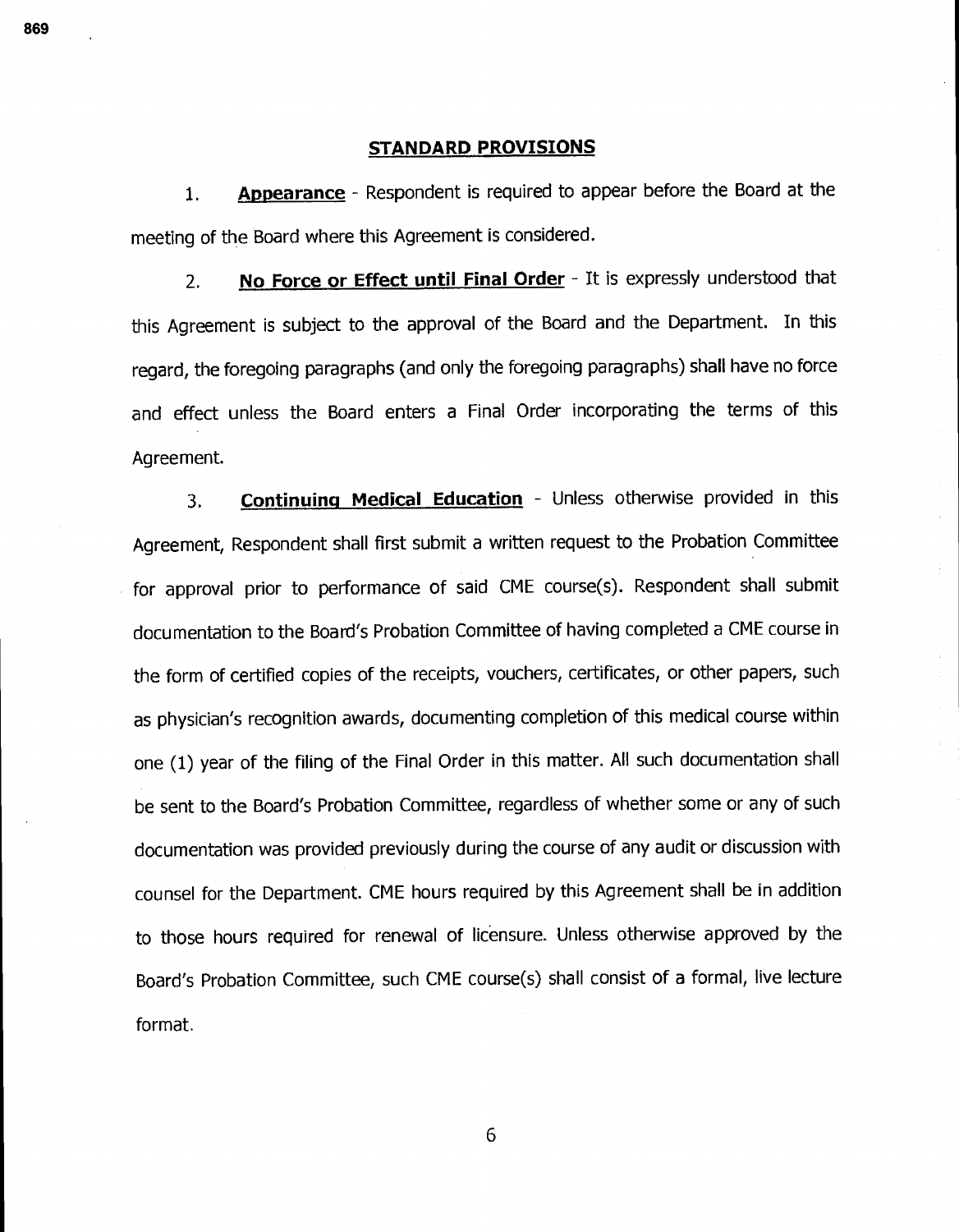**4. Addresses -** Respondent must provide current residence and practice addresses to the Board. Respondent shall notify the Board in writing within ten (10) days of any changes of said addresses and shall also comply with all statutory requirements related to practitioner profile and licensure renewal updates.

**5. Future Conduct -** In the future, Respondent shall not violate Chapter 456, 458 or 893, Florida Statutes, or the rules promulgated pursuant thereto, or any other state or federal law, rule, or regulation relating to the practice or the ability to practice medicine. Prior to signing this agreement, the Respondent shall read Chapters 456, 458 and 893 and the Rules of the Board of Medicine, at Chapter 64B8, Florida Administrative Code.

**6. Violation of Terms -** It is expressly understood that a violation of the terms of this Agreement shall be considered a violation of a Final Order of the Board, for ti which disciplinary action may be initiated pursuant to Chapters 456 and 458, Florida Statutes.

**7. Purpose of Agreement -** Respondent, for the purpose of avoiding further administrative action with respect to this cause, executes this Agreement. In this regard, Respondent authorizes the Board to review and examine all investigative file materials concerning Respondent prior to or in conjunction with consideration of the Agreement. Respondent agrees to support this Agreement at the time it is presented to the Board and shall offer no evidence, testimony or argument that disputes or contravenes any stipulated fact or conclusion of law. Furthermore, should this Agreement not be accepted by the Board, it is agreed that presentation to and consideration of this Agreement and

**870** 

 $\overline{7}$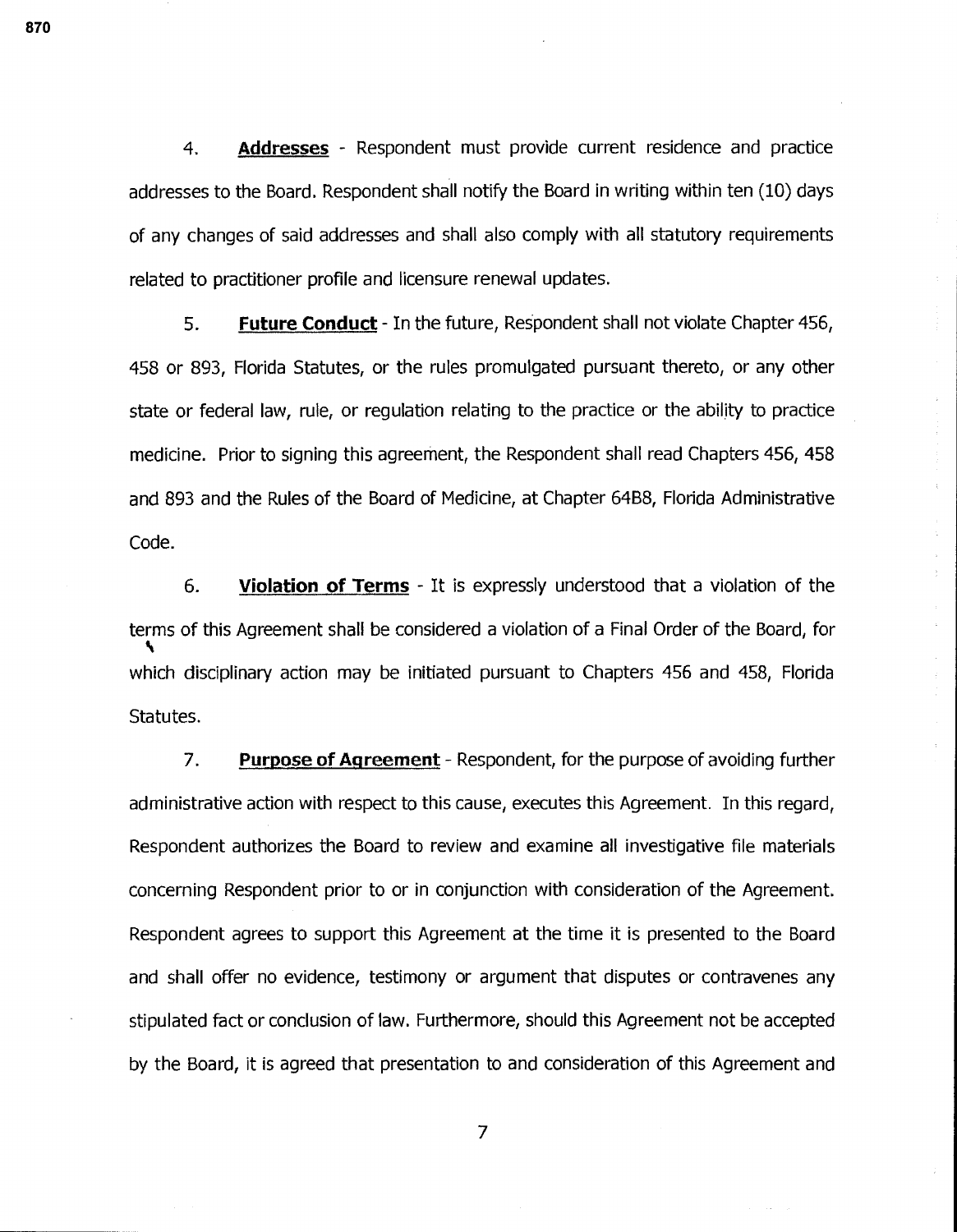other documents and matters by the Board shall not unfairly or illegally prejudice the Board or any of its members from further participation, consideration or resolution of these proceedings.

**8. No Preclusion Of Additional Proceedings-** Respondent and the Department fully understand that this Agreement and subsequent Final Order will in no way preclude additional proceedings by the Board and/or the Department against Respondent for acts or omissions not specifically set forth in the Administrative Complaint attached as Exhibit A.

**9. Waiver Of Attorney's Fees And Costs-** Upon the Board's adoption of this Agreement, the parties hereby agree that with the exception of Department costs noted above, the parties will bear their own attorney's fees and costs resulting from prosecution or defense of this matter. Respondent waives the right to seek any attorney's fees or costs from the Department and the Board in connection with this matter.

**10. Waiver of Further Procedural Steps-** Upon the Board's adoption of this Agreement, Respondent expressly waives all further procedural steps and expressly waives all rights to seek judicial review of or to otherwise challenge or contest the validity of the Agreement and the Final Order of the Board incorporating said Agreement.

[Signatures appear on the following page.]

**871**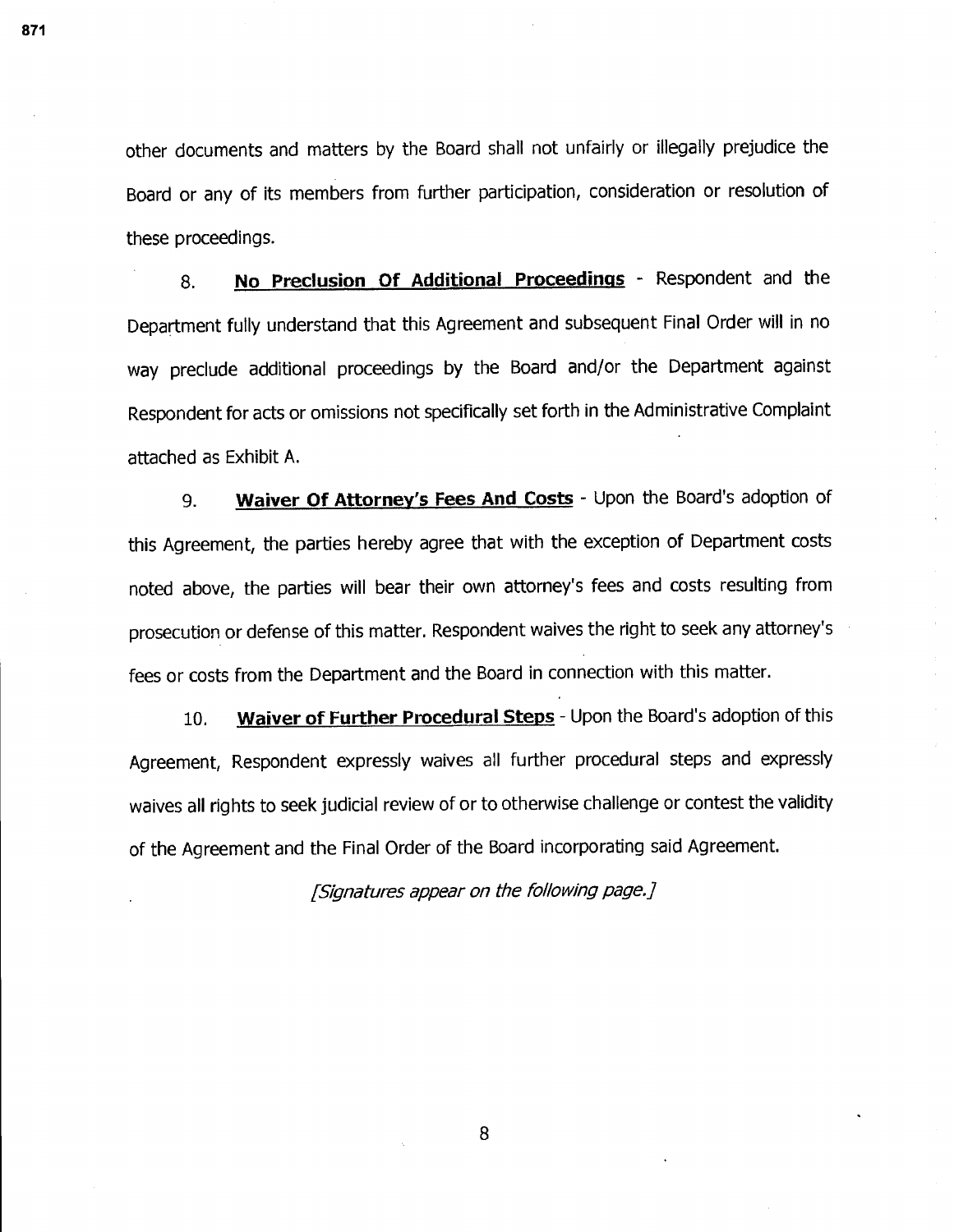H Frenken Donald S. Franklin, M.D.

**STATE OF FLORIDA** 

**COUNTY OF 'it;Ilsts.v-b4.** 

**BEFORE ME** personally appeared **Donald S. Franklin**, whose identity is known to me or who produced  $F_L$   $D_L$  (type of identification) and who, under oath, acknowledges that his/her signature appears above.

**SWORN TO** and subscribed before me this <u>10</u> day of September 12016.



**NOTAR** 

My Commission Expires:  $\rho 3/2/20$  zo zo

APPROVED this 28th day of Septenber , 2016.

Celeste Philip, M.D., M.P.H. Surgeon General and Secretary

PSA F. Win

By: Jack F. Wise Assistant General Counsel Department of Health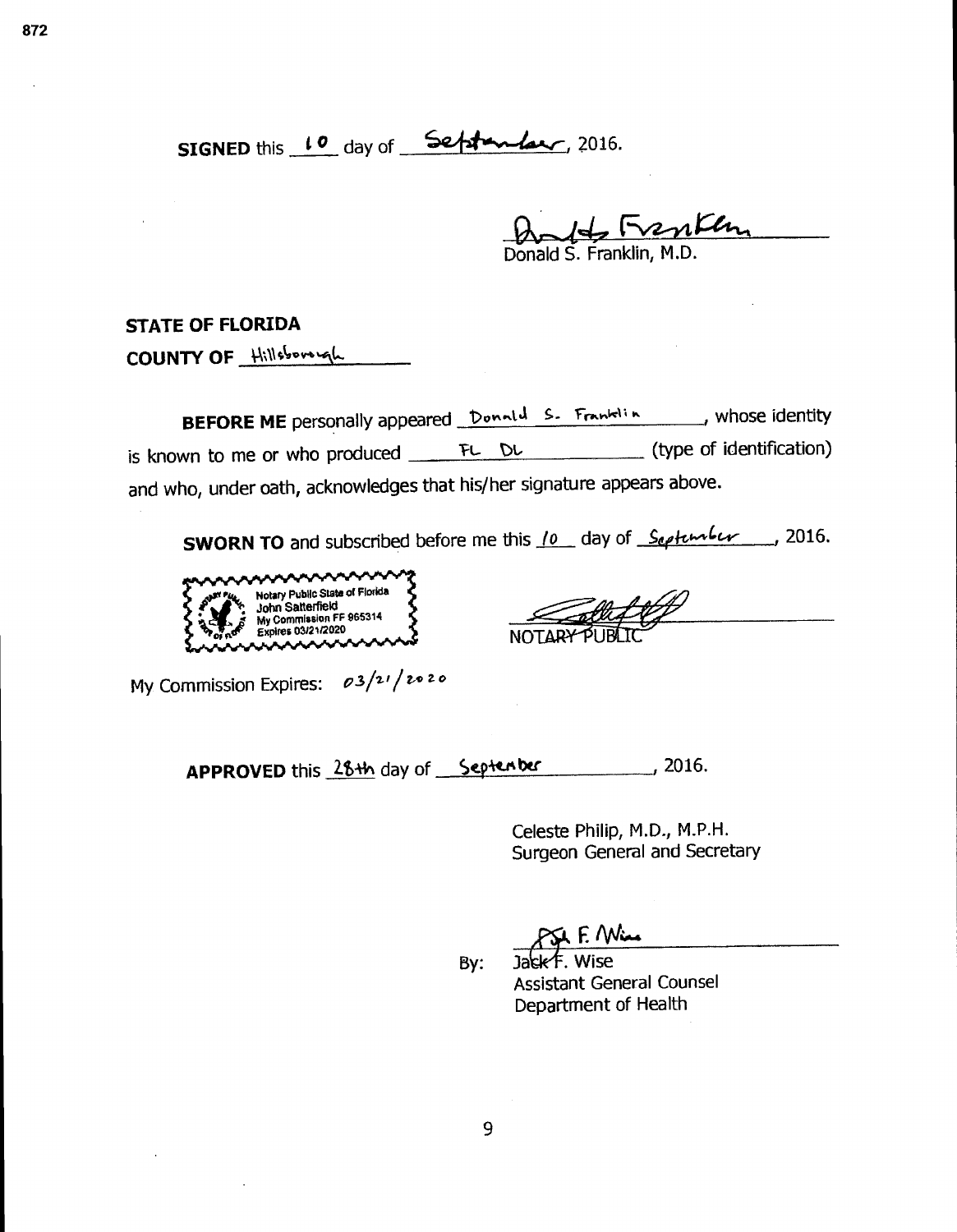## **STATE OF FLORIDA DEPARTMENT OF HEALTH**

## **DEPARTMENT OF HEALTH,**

**Petitioner,** 

1<sup>73</sup>

## **v. CASE NO. 2015-21253**

**DONALD S. FRANKLIN, M.D.,** 

**Respondent.** 

## **ADMINISTRATIVE COMPLAINT**

I

Petitioner Department of Health files this Administrative Complaint before the Board of Medicine against Respondent Donald S. Franklin, M.D., and in support thereof alleges:

1. Petitioner is the state agency charged with regulating the practice of medicine pursuant to Section 20.43, Florida Statutes; Chapter 456, Florida Statutes; and Chapter 458, Florida Statutes.

2. At all times material to this Complaint, Respondent was a licensed physician within the State of Florida, having been issued license number ME 13614.

 $\mathbf{1}$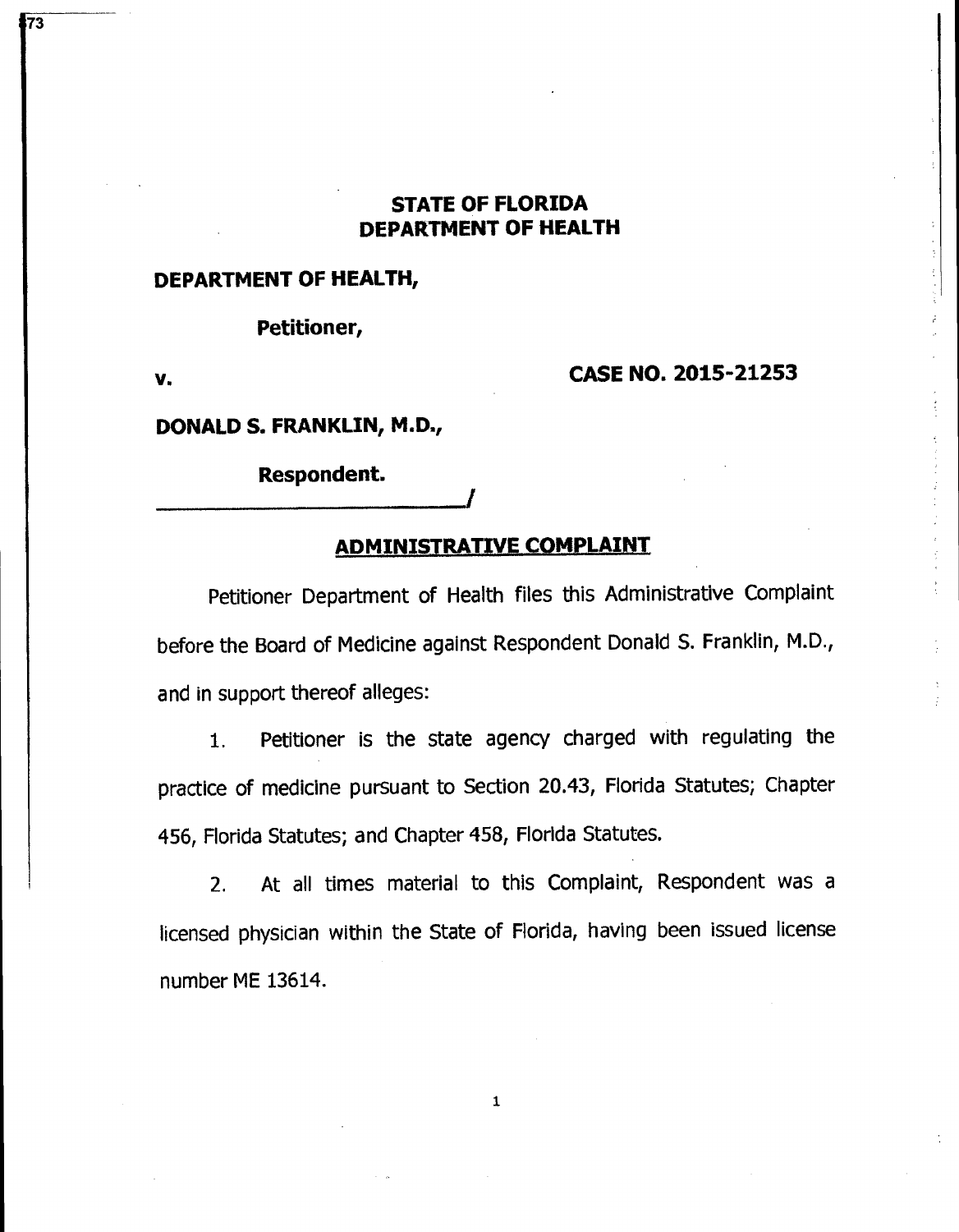3. Respondent's address of record is 5905 Grand Loneoak Lane, Lithia, Florida 33547.

**74** 

4. On or about February 17, 2014, Patient B.S., a male then in his early twenties, presented to Respondent for medical assessment and/or treatment.

5. On or about February 17, 2014, Patient B.S. disclosed to Respondent that he was obtaining injectable testosterone from a source unknown to Respondent.

6. Patient B.S. indicated that he was utilizing the testosterone referenced in the preceding paragraph for body-building purposes.

7. On or about February 17, 2014, Patient B.S. reported to Respondent that he was suffering from headaches and elevated blood pressure.

8. On or about February 17, 2014, Respondent surmised that Patient B.S.' symptoms were likely the result of excess estrogen production secondary to Patient B.S.' high-dose testosterone use.

9. On or about February 17, 2014, Respondent wrote Patient B.S. a prescription for Anastrozole, an estrogen-blocking substance.

 $\overline{2}$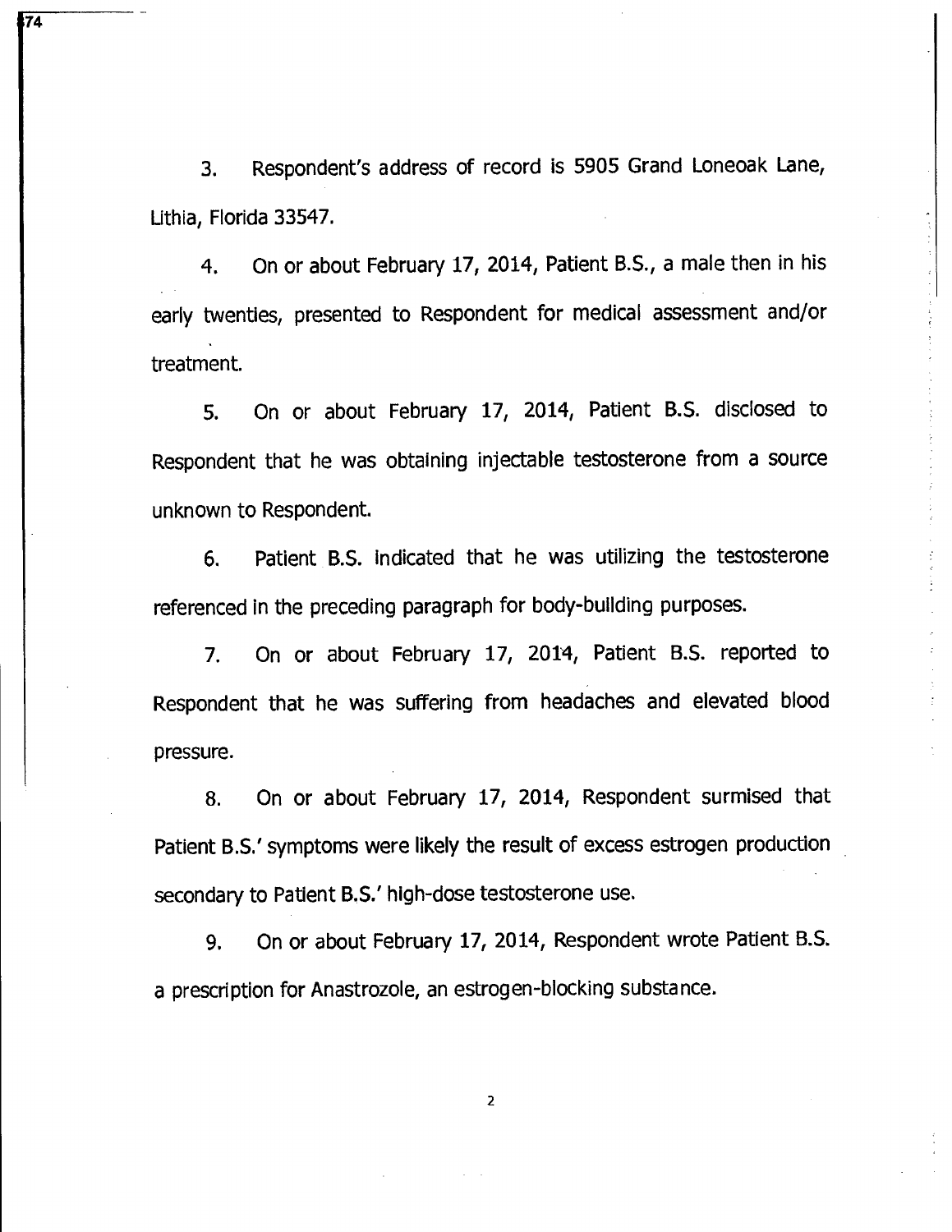10. On or about February 20, 2014, Patient B.S. presented to Respondent for medical assessment and/or treatment.

11. On or about February 20, 2014, Respondent continued Patient B.S. on Anastrozole.

12. In February 2014, Respondent did not obtain or review any medical records establishing that Patient B.S. was experiencing excess estrogen production.

13. In February 2014, Respondent did not obtain bloodwork or perform other diagnostic testing to confirm whether Patient B.S. was experiencing excess estrogen production.

14. On or about April 6, 2014, Patient B.S. presented to Respondent for medical assessment and/or treatment.

15. On or about April 6, 2014, Patient B.S. reported to Respondent that he was continuing to use testosterone, and that he was continuing to experience headaches.

16. On or about April 6, 2014, Respondent surmised that Patient B.S.' ongoing headaches were caused by elevated prolactin levels.

17. On or about April 6, 2014, Respondent wrote Patient B.S. a prescription for Carbergoline, a prolactin-blocking substance.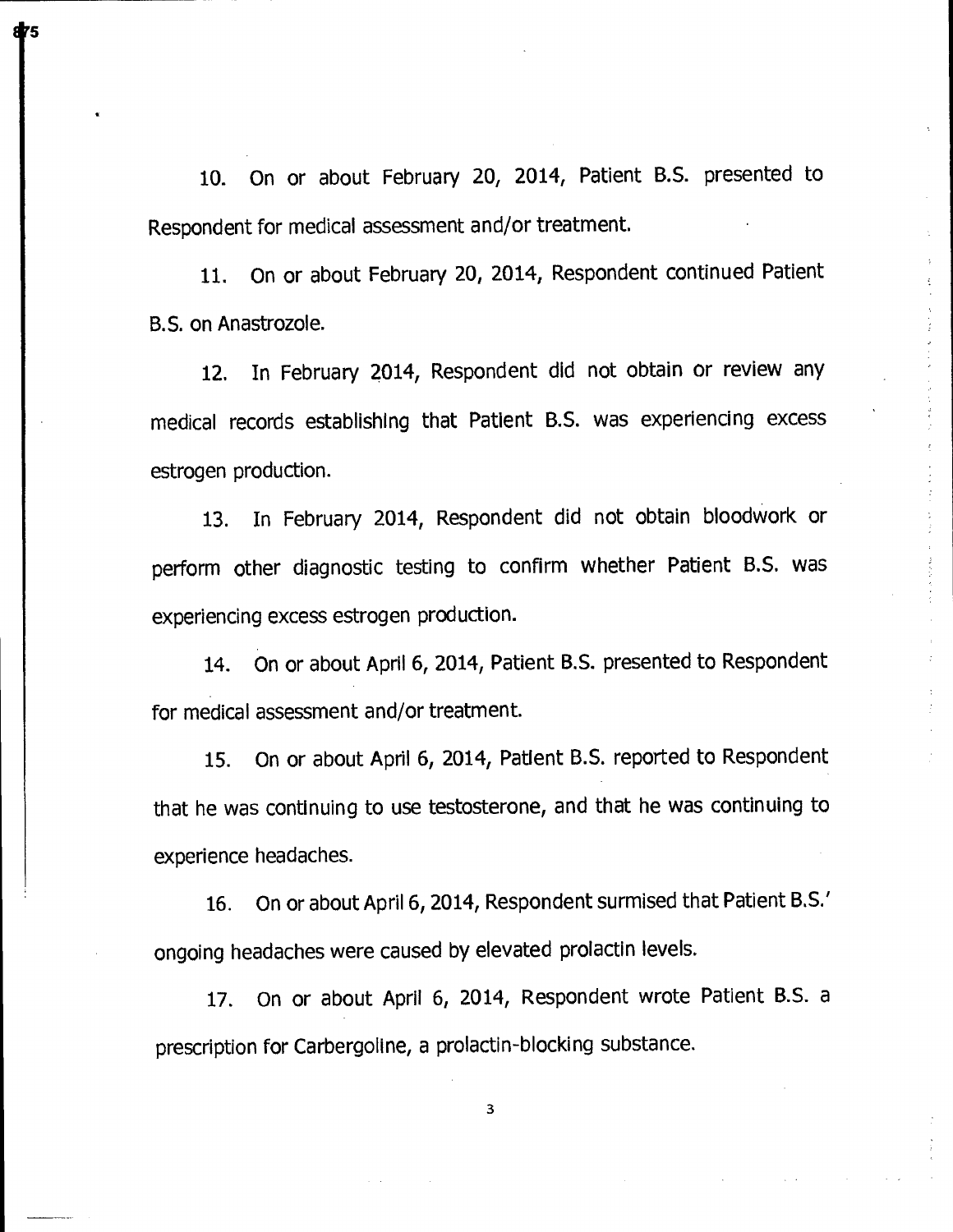18. On or about April 10, 2014, Patient B.S. presented to Respondent for medical assessment and/or treatment.

**976** 

19. On or about April 10, 2014, Respondent continued Patient B.S. on Carbergoline.

20. In April 2014, Respondent did not obtain or review any medical records establishing that Patient B.S. was experiencing elevated prolactin levels.

21. In April 2014, Respondent did not obtain bloodwork or perform other diagnostic testing to confirm whether Patient B.S. was experiencing elevated prolactin levels.

22. On one or more occasions between June 27, 2014 and January 9, 2015, Respondent prescribed the following substances to Patient B.S.: Clindamycin, Bactroban ointment, Doxycycline, Zithromax, oral prednisone, Neurontin, and diazepam.

23. On one or more occasions in 2015, Respondent also prescribed Anastrozole to Patient B.S.

24. Respondent did not keep any contemporaneous medical records regarding the medical assessment and/or treatment that he provided to Patient B.S. between February 17, 2014 and January 9, 2015.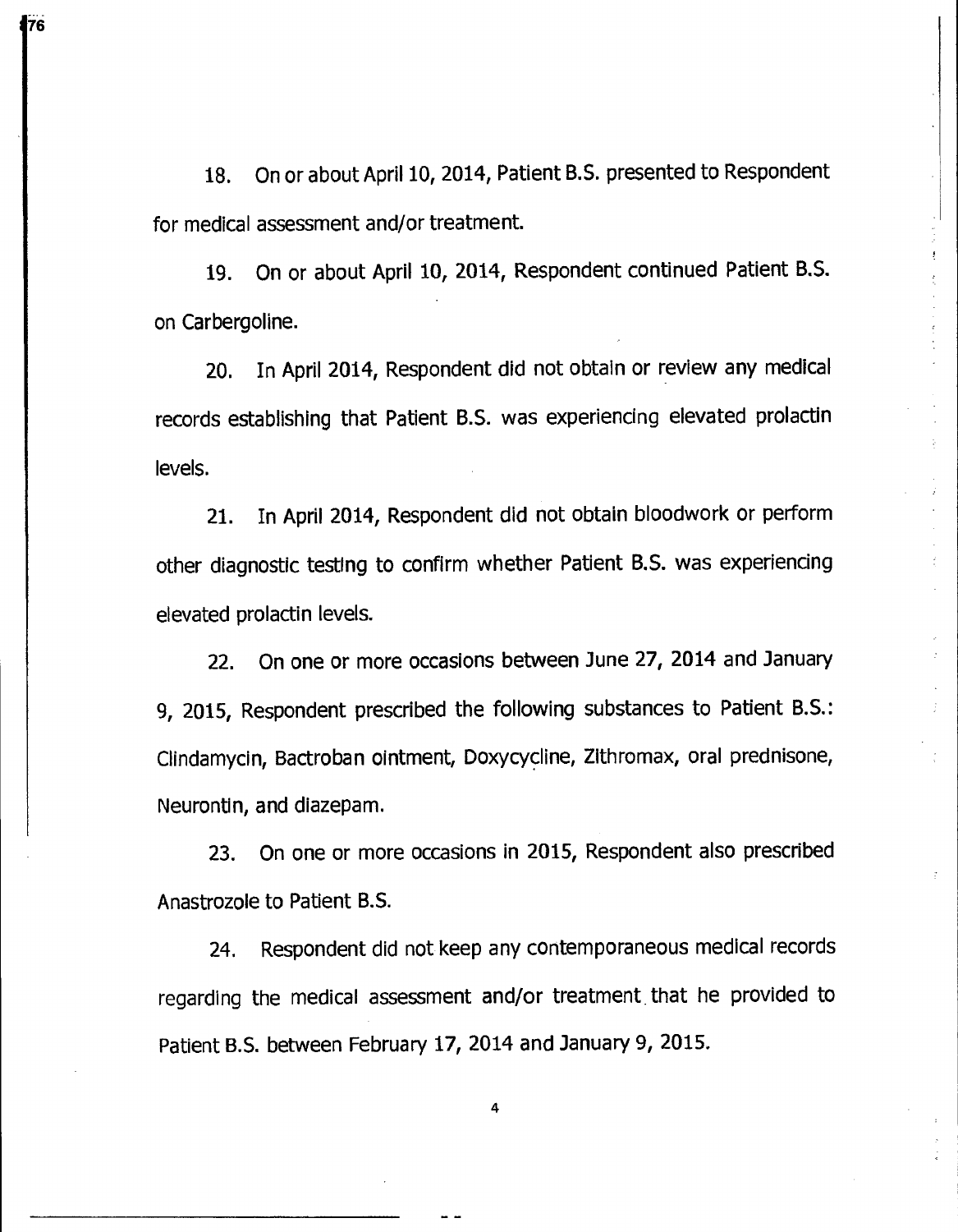25. To the extent that Respondent has medical records regarding the medical assessment and/or treatment that he provided to Patient B.S. between February 17, 2014 and January 9, 2015, such records were all created in or about October 2015.

## **COUNT I**

26. Petitioner re-alleges and incorporates paragraphs one (1) through twenty-three (23) as if fully set forth herein.

27. At all times material to this case, the prevailing professional standard of care-dictated that Respondent should:

- a) Refrain from prescribing to a patient, and/or refrain continuing a patient on, Anastrozole and/or Carbergoline for the purpose of counteracting non-emergent symptoms associated with the patient's known, non-medical use of testosterone;
- b) Refrain from prescribing to a patient, and/or refrain from continuing a patient on, Anastrozole and/or Carbergoline in the absence of medical records, bloodwork, or other diagnostic testing confirming a medically appropriate basis (i.e. excess estrogen levels or elevated prolactin levels, respectively) for the prescriptions.

28. Regarding his aforementioned medical assessment and/or treatment of Patient B.S., Respondent failed to meet the prevailing professional standard of care in one or more of the following ways:

 $\mathbb{S}$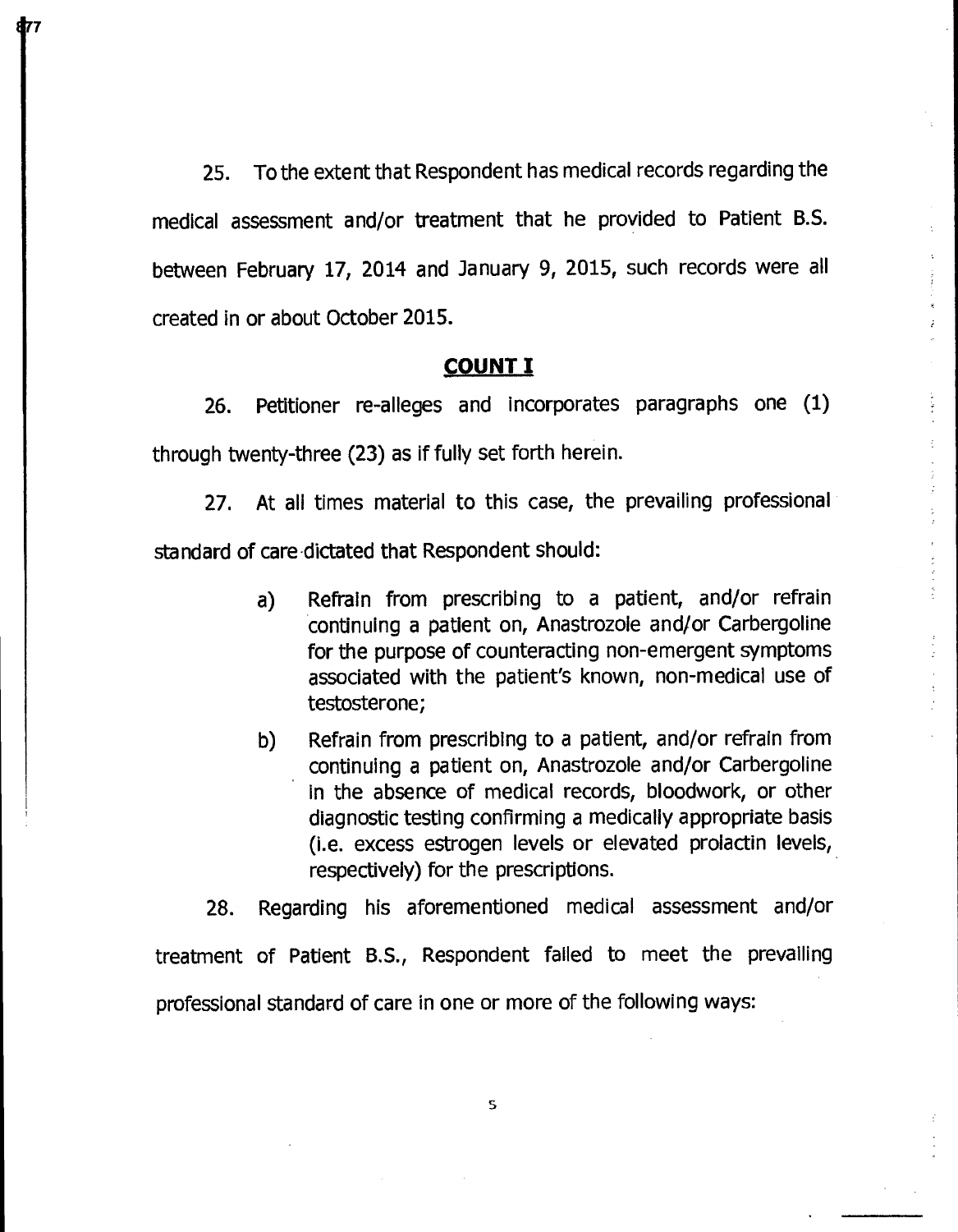- a) On one or more occasions in February 2014, April 2014, and/or in 2015, Respondent prescribed to Patient B.S., and/or continued Patient B.S. on, Anastrozole and/or Carbergoline for the purpose of counteracting nonemergent symptoms associated with Patient B.S.' known, non-medical use of testosterone; and/or
- b) On one or more occasions in February **2014,** April 2014, and/or in 2015, Respondent prescribed to Patient B.S., and/or continued Patient B.S. on, Anastrozole and/or Carbergoline in the absence of medical records, bloodwork, or diagnostic testing confirming a medically appropriate basis (ex. excess estrogen levels or elevated prolactin levels, respectively) for the prescriptions.

29. Section 458.331(1)(t)1., Florida Statutes (2013-2014), subjects

a licensee to discipline for committing medical malpractice as defined in Section 456.50(1)(g), Florida Statutes. Section 456.50(1)(g), Florida Statutes (2013-2014), states that medical malpractice means the failure to practice medicine in accordance with the level of care, skill, and treatment recognized in general law related to health care licensure. Section 766.102, Florida Statutes (2013-2014), provides that the prevailing standard of care for a given healthcare provider shall be that level of care, skill, and treatment which, in light of all relevant surrounding circumstances, is recognized as acceptable and appropriate by reasonably prudent similar health care providers.

6

Æя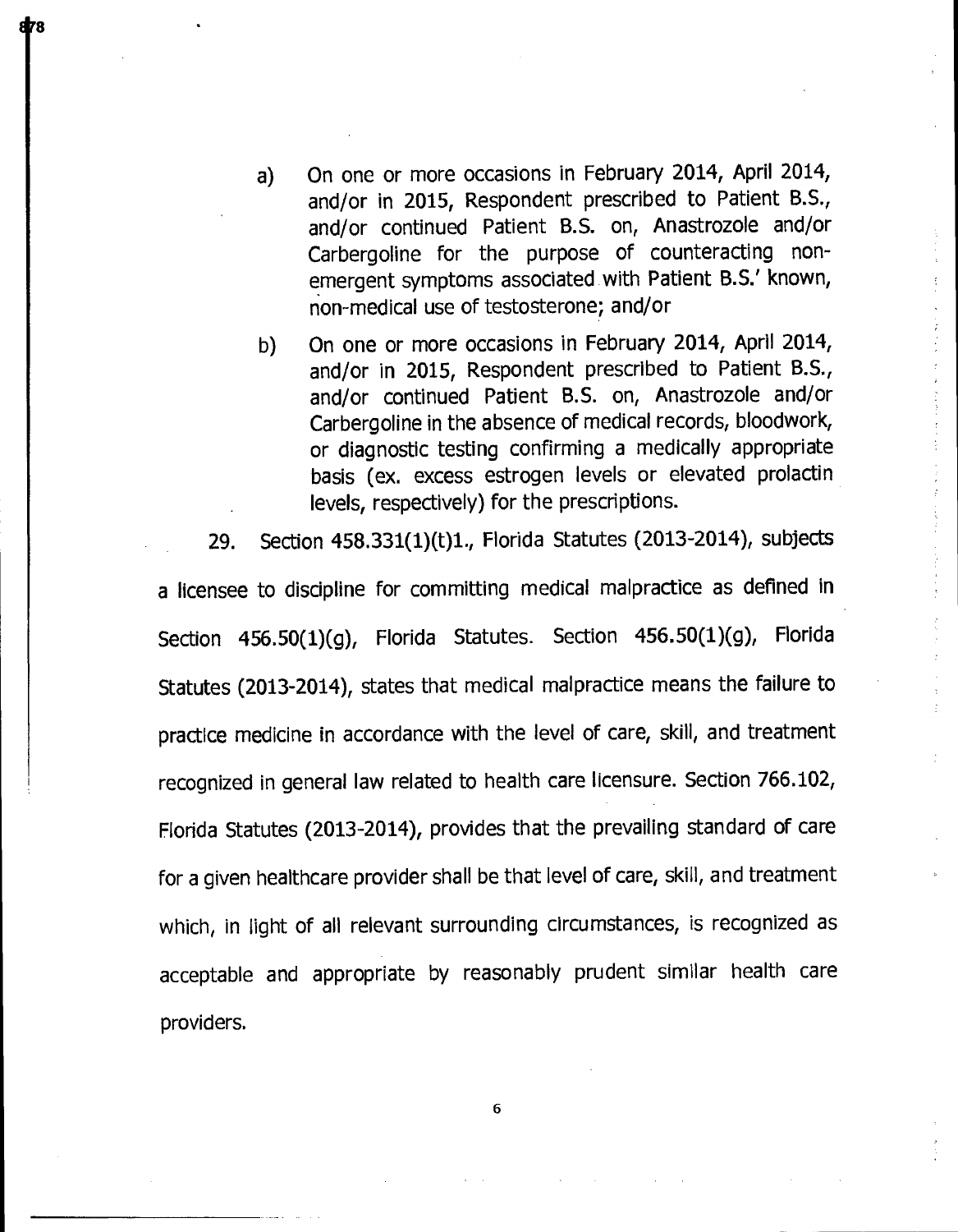30. Based on the foregoing, Respondent committed medical malpractice in violation of Section 458.331(1)(t)1., Florida Statutes (2013- 2014).

## **COUNT II**

31. Petitioner re-alleges and incorporates paragraphs one (1) through twenty-five (25) as if fully set forth herein.

32. Section 458.331(1)(nn), Florida Statutes (2013-2014), subjects a licensee to discipline for violating any provision of Chapter 458, Florida Statutes, or any rules adopted pursuant thereto.

33. Rule 64B8-9.003, Florida Administrative Code (2013-2014), is an administrative rule adopted pursuant to Chapter 458, Florida Statutes.

34. Rule 64B8-9.003(1), Florida Administrative Code (2013-2014), states that medical records are maintained, among other purposes, to: serve as a basis for planning patient care and for continuity in the evaluation of the patient's condition and treatment; to furnish documentary evidence of the course of the patient's medical evaluation, treatment, and change in condition; and to assist in protecting the legal interest of the patient, the hospital, and the practitioner responsible for the patient.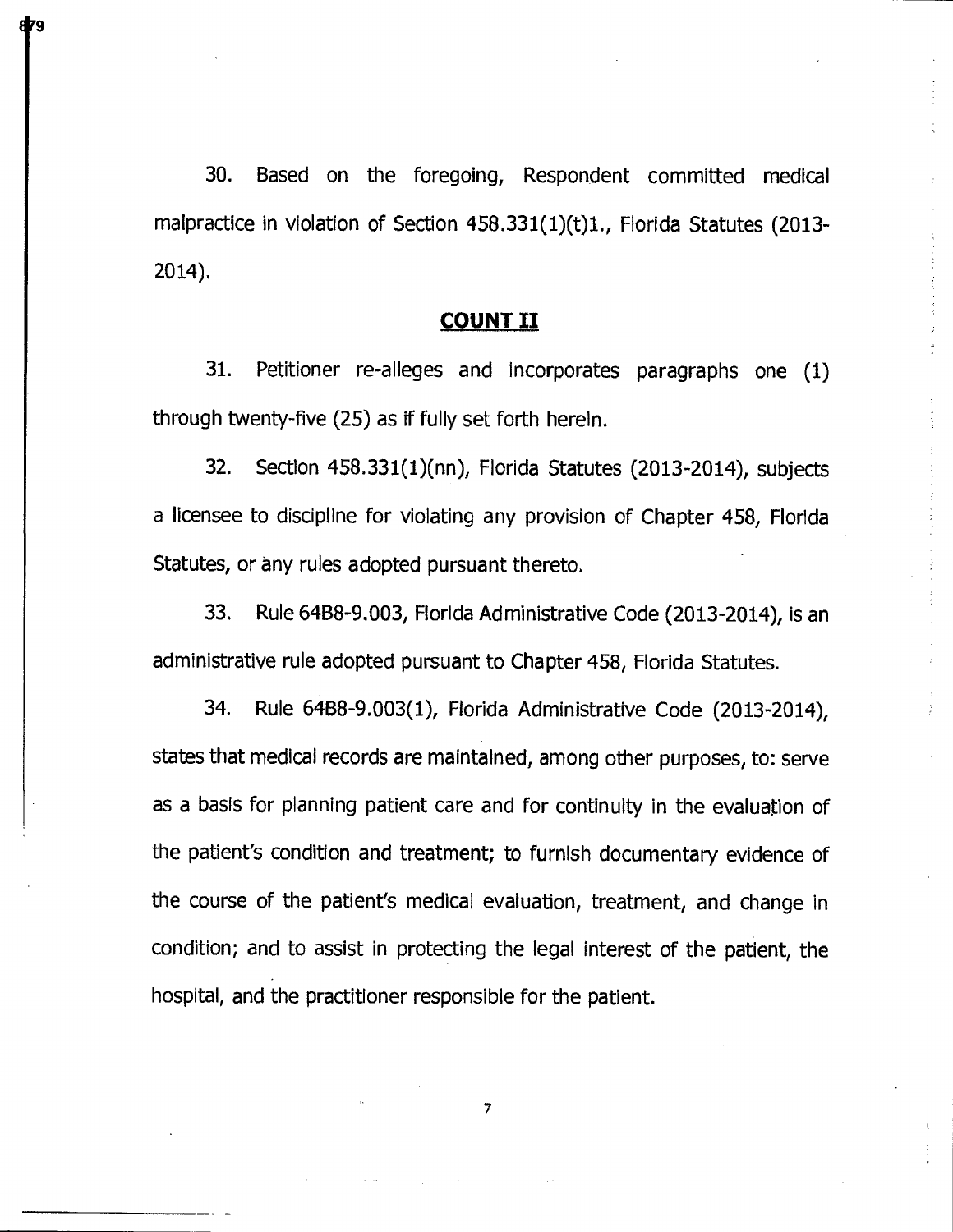35. Rule 6488-9.003(2), Florida Administrative Code (2013-2014), states that a licensed physician shall maintain patient records in English, in a legible manner and with sufficient detail to clearly demonstrate why the course of treatment was undertaken.

abo<sup>r</sup>

36. Rule 64B8-9.003(3), Florida Administrative Code (2013-2014), states that a physician's medical record shall contain sufficient information to identify the patient, support the diagnosis, justify the treatment and document the course and results of treatment accurately, by including, among other things, patient histories, examination results, and test results.

37. Respondent violated Rule 6488-9.003, Florida Administrative Code (2013-2014), in one or more of the following ways:

- a) Failing to maintain patient records for Patient B.S. during the course of Respondent's assessment and/or treatment of Patient B.S. between February 17, 2014 and January 9, 2015; and/or
- b) In the alternative to sub-paragraph (b) of Count I, failing to maintain medical records for Patient B.S. evidencing other medical records, bloodwork, or diagnostic testing confirming a medically appropriate basis for the aforementioned prescriptions of Anastrozole and/or Carbergoline that Respondent wrote for Patient B.S.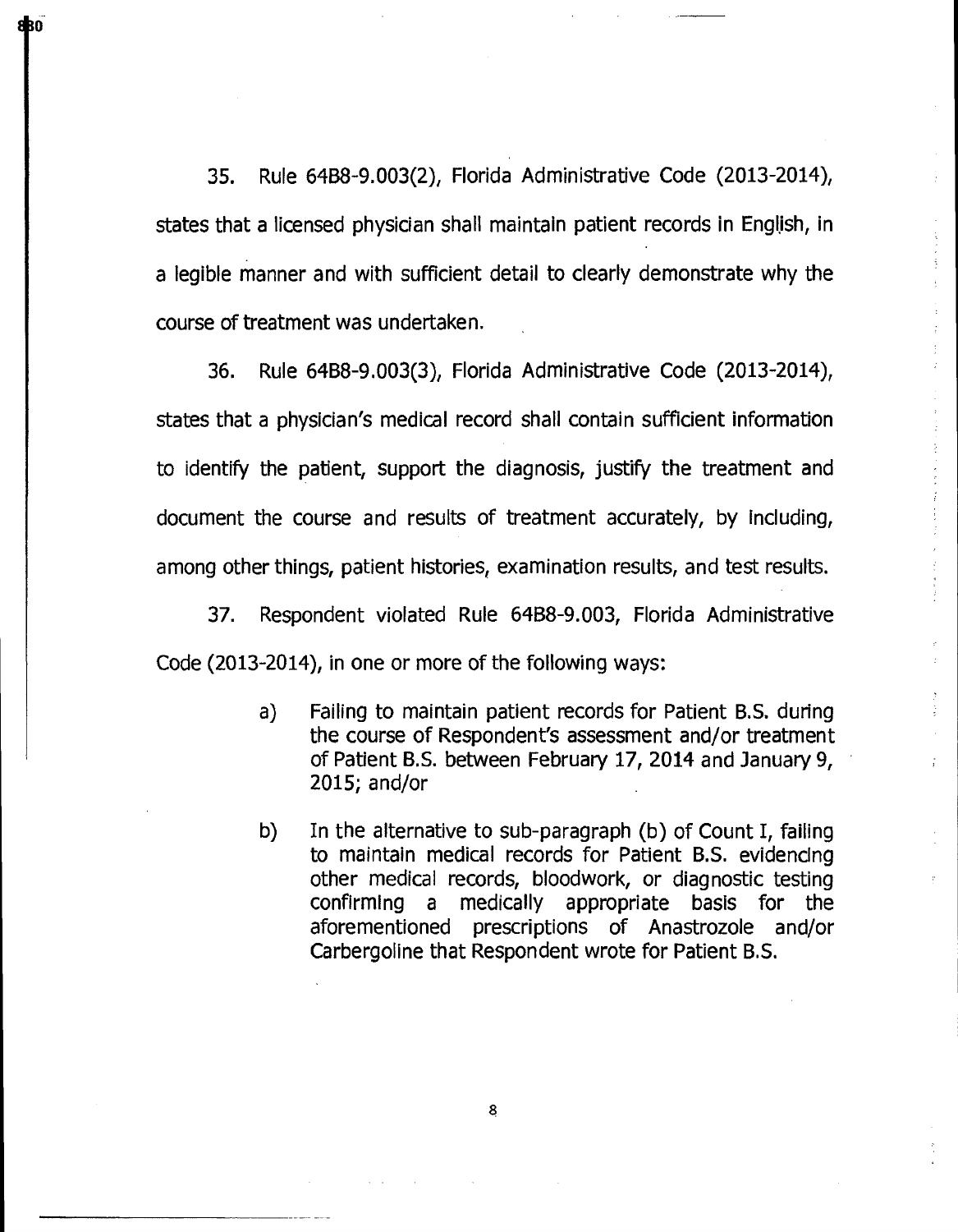38. Based on the foregoing, Respondent violated Section 458.331(1)(nn), Florida Statutes (2013-2014), through the aforementioned violations of Rule 64B8-9.003, Florida Administrative Code (2013-2014).

WHEREFORE, Petitioner respectfully requests that the Board of Medicine enter an order imposing one or more of the following penalties: permanent revocation or suspension of Respondent's license, restriction of practice, imposition of an administrative fine, issuance of a reprimand, placement of the Respondent on probation, corrective action, refund of fees billed or collected, remedial education and/or any other relief that the Board deems appropriate.

[Signatures contained on the following page]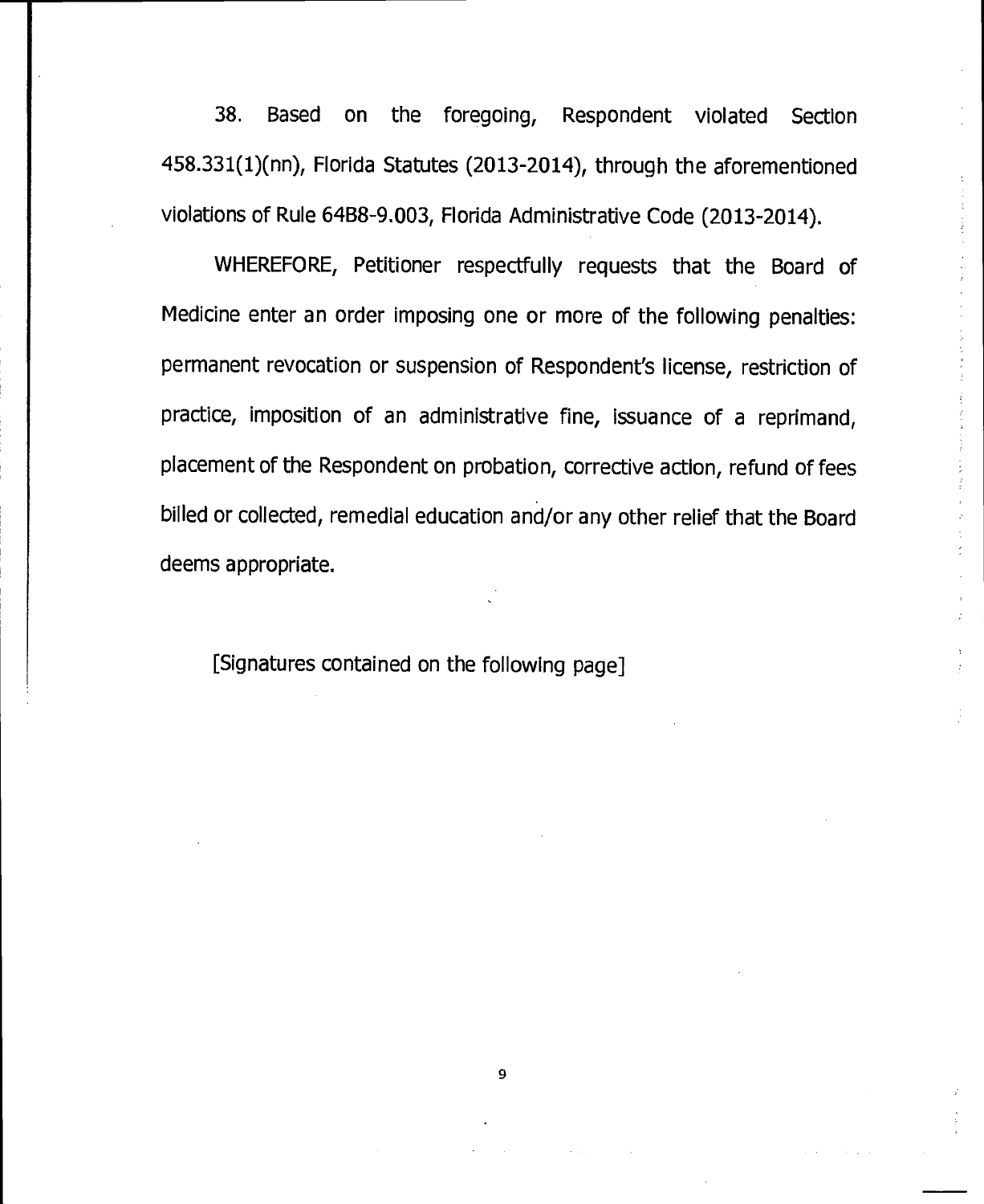$SISNED this  $254$  day of *Pugustr*$ 

Celeste Philip, M.D., M.P.H. Surgeon General and Secretary

Out F. Win

Ja*t*k乍. Wise Assistant General Counsel DOH Prosecution Services Unit 4052 Bald Cypress Way, Bin C-65 Tallahassee, FL 32399-3265 Florida Bar Number 0103953 (P) 850-245-4640, Ext. 8229 (F) 850-245-4684 (E) Jack.Wise@flhealth.gov

**FILED DEPARTMENT OF HEALTH DEPUTY CLERK** 

ofaitaild,  $8/15/16$ **CLERK: DATE** 

JFW/ep

PCP Date: August 19, 2016

PCP Members: Fuad Ashkar, M.D.; Ms. Joy Tootle